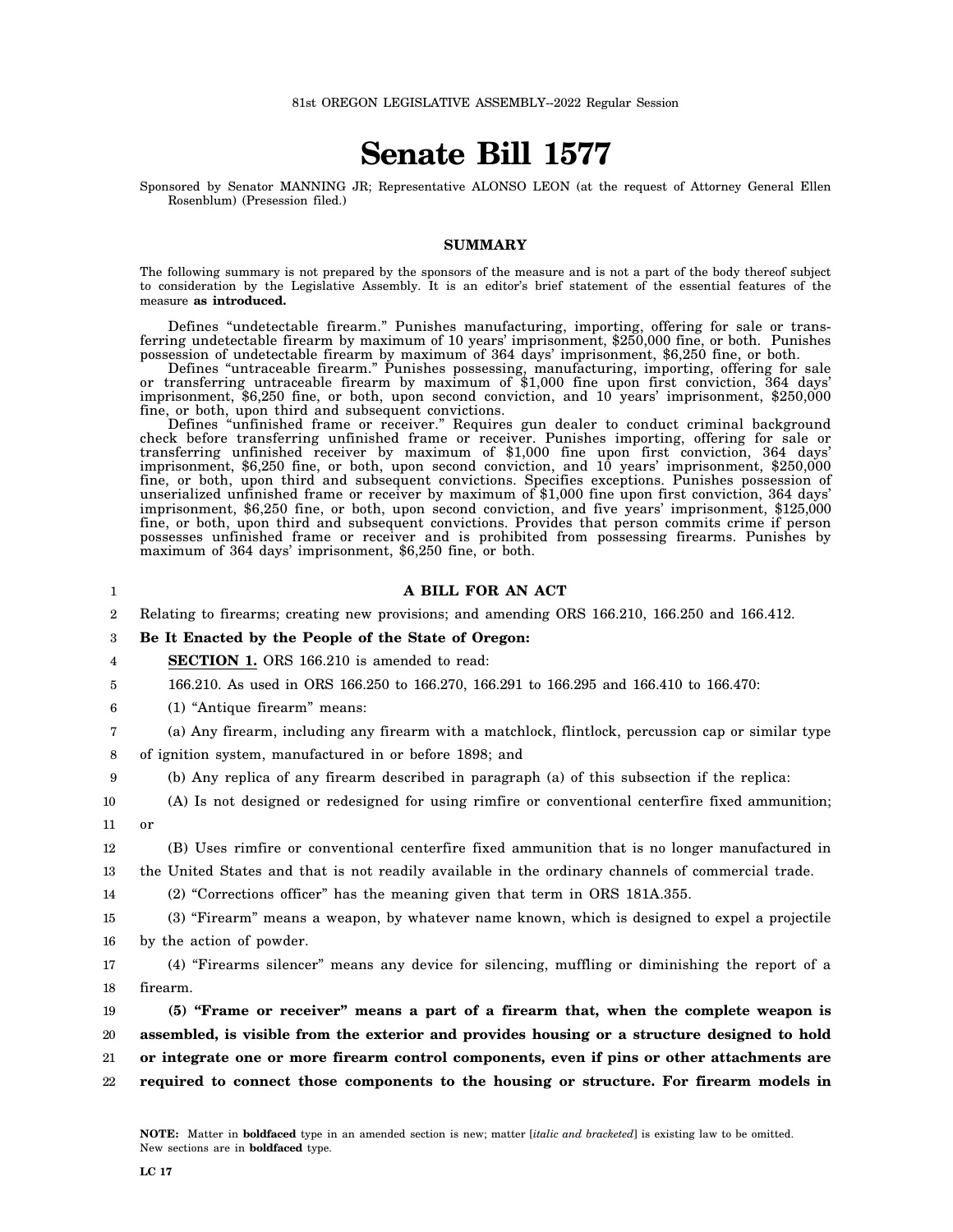1 2 3 4 5 6 7 8 9 10 11 12 13 14 15 16 17 18 19 20 21 22 23 24 25 26 27 28 29 30 31 32 33 34 35 36 37 38 39 40 41 42 43 44 45 **which multiple parts provide housing or structure for fire control components, the frame or receiver consists of the part or parts designated as the frame or receiver by the Bureau of Alcohol, Tobacco, Firearms and Explosives.** [*(5)*] **(6)** "Handgun" means any pistol or revolver using a fixed cartridge containing a propellant charge, primer and projectile, and designed to be aimed or fired otherwise than from the shoulder. [*(6)*] **(7)** "Machine gun" means a weapon of any description by whatever name known, loaded or unloaded, which is designed or modified to allow two or more shots to be fired by a single pressure on the trigger device. **(8) "Major component" has the meaning given that term in 18 U.S.C. 922.** [*(7)*] **(9)** "Minor" means a person under 18 years of age. [*(8)*] **(10)** "Offense" has the meaning given that term in ORS 161.505. [*(9)*] **(11)** "Parole and probation officer" has the meaning given that term in ORS 181A.355. [*(10)*] **(12)** "Peace officer" has the meaning given that term in ORS 133.005. **(13) "Security exemplar" has the meaning given that term in 18 U.S.C. 922.** [*(11)*] **(14)** "Short-barreled rifle" means a rifle having one or more barrels less than 16 inches in length and any weapon made from a rifle if the weapon has an overall length of less than 26 inches. [*(12)*] **(15)** "Short-barreled shotgun" means a shotgun having one or more barrels less than 18 inches in length and any weapon made from a shotgun if the weapon has an overall length of less than 26 inches. **(16) "Undetectable firearm" means a firearm: (a) Constructed or produced, including through a three-dimensional printing process, entirely of nonmetal substances; (b) That is not as detectable as 3.7 ounces of 17-4 PH of stainless steel, or as the security exemplar, by a walk-through metal detector or magnetometer after all parts other than major components have been removed; or (c) That includes a major component that, if the firearm were subjected to inspection by the types of X-ray machines or detection devices commonly used at airports for security screening, would not generate an image that accurately depicts the shape of the component. (17)(a) "Unfinished frame or receiver" means a forging, casting, printing, extrusion, machined body or similar item that: (A) Has reached a stage in manufacture in which it may readily be completed, assembled or converted to become a functional frame or receiver when combined with other parts; or (B) Is marketed or sold to the public to become a functional frame or receiver. (b) "Unfinished frame or receiver" does not include a component designed and intended for use in an antique firearm. (18) "Untraceable firearm" means a firearm, other than an antique firearm or a firearm manufactured prior to October 22, 1968, that cannot be traced by a law enforcement agency by means of a serial number affixed to the firearm. SECTION 2. Sections 3, 4 and 5 of this 2022 Act are added to and made a part of ORS 166.250 to 166.270. SECTION 3. (1)(a) A person may not knowingly manufacture or cause to be manufactured within this state, import into this state, or offer for sale, sell or transfer, an undetectable firearm. (b) A violation of paragraph (a) of this subsection is a Class B felony. (2)(a) A person may not knowingly possess an undetectable firearm.**

SB 1577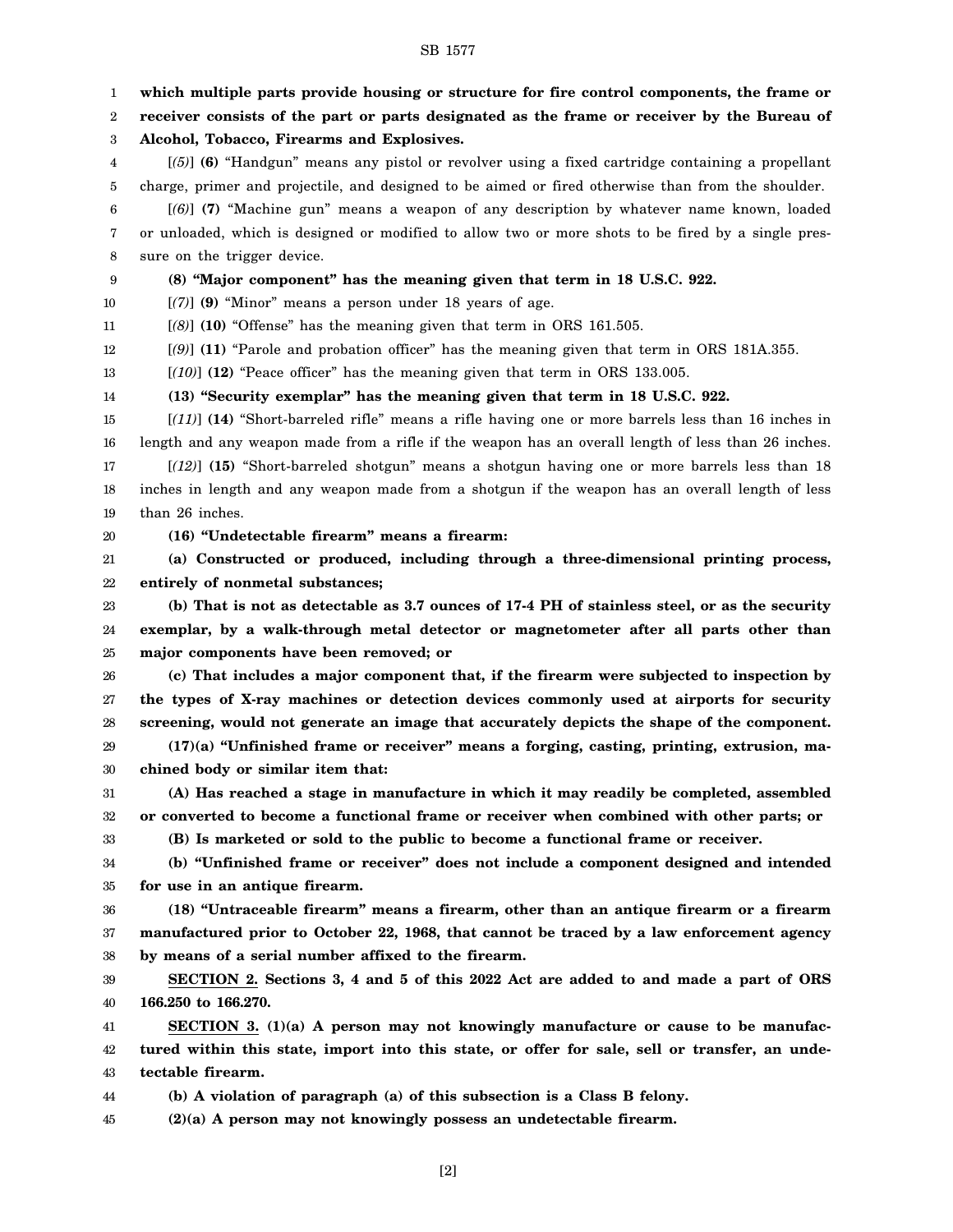## SB 1577

1 2 3 4 5 6 7 8 9 10 11 12 13 14 15 16 17 18 19 20 21 22 23 24 25 26 27 28 29 30 31 32 33 34 35 36 37 38 39 40 41 42 43 44 45 **(b) A violation of paragraph (a) of this subsection is a Class A misdemeanor. SECTION 4. (1) A person may not knowingly possess, manufacture, assemble, cause to be manufactured or assembled, import into this state, offer for sale, sell or transfer an untraceable firearm. (2)(a) A violation of subsection (1) of this section constitutes a Class B violation. (b) Notwithstanding paragraph (a) of this subsection, a violation of subsection (1) of this section is a Class A misdemeanor if, at the time of the offense, the person has a prior conviction under this section or section 5 of this 2022 Act. (c) Notwithstanding paragraphs (a) and (b) of this subsection, a violation of subsection (1) of this section is a Class B felony if, at the time of the offense, the person has two or more prior convictions under this section or section 5 of this 2022 Act. (3) A person convicted of any offense under this section shall forfeit the untraceable firearm. (4) As used in this section, "prior conviction" includes a conviction for a violation offense. SECTION 5. (1)(a) A person may not knowingly import into this state, offer for sale, sell or transfer an unfinished frame or receiver unless: (A) The person is a federally licensed gun dealer; (B) The name of the manufacturer and an individual serial number is conspicuously placed on the unfinished frame or receiver in accordance with the procedures for the serialization of a firearm in 18 U.S.C. 923(i) and all regulations under the authority of 18 U.S.C. 923(i), including but not limited to 27 C.F.R. 478.92; and (C) The person maintains records relating to the unfinished frame or receiver in accordance with the procedures for record keeping related to firearms in 18 U.S.C. 923(g) and all regulations issued under the authority of 18 U.S.C. 923(g), including but not limited to 27 C.F.R. 478.121 to 478.134. (b)(A) A violation of paragraph (a) of this subsection is a Class B violation. (B) Notwithstanding subparagraph (A) of this paragraph, a violation of paragraph (a) of this subsection is a Class A misdemeanor if, at the time of the offense, the person has a prior conviction under this section or section 4 of this 2022 Act. (C) Notwithstanding subparagraphs (A) and (B) of this paragraph, a violation of paragraph (a) of this subsection constitutes a Class B felony if, at the time of the offense, the person has two or more prior convictions under this section or section 4 of this 2022 Act. (2)(a) A person may not knowingly possess an unfinished frame or receiver that is not serialized as provided in subsection (1)(a)(B) of this section, unless: (A) The person is a federally licensed gun manufacturer; and (B) The unfinished frame or receiver is an unfinished part within a manufacturing process that includes serialization. (b)(A) A violation of paragraph (a) of this subsection is a Class B violation. (B) Notwithstanding subparagraph (A) of this paragraph, a violation of paragraph (a) of this subsection is a Class A misdemeanor if, at the time of the offense, the person has a prior conviction under this section or section 4 of this 2022 Act. (C) Notwithstanding subparagraphs (A) and (B) of this paragraph, a violation of paragraph (a) of this subsection is a Class C felony if, at the time of the offense, the person has two or more prior convictions under this section or section 4 of this 2022 Act.**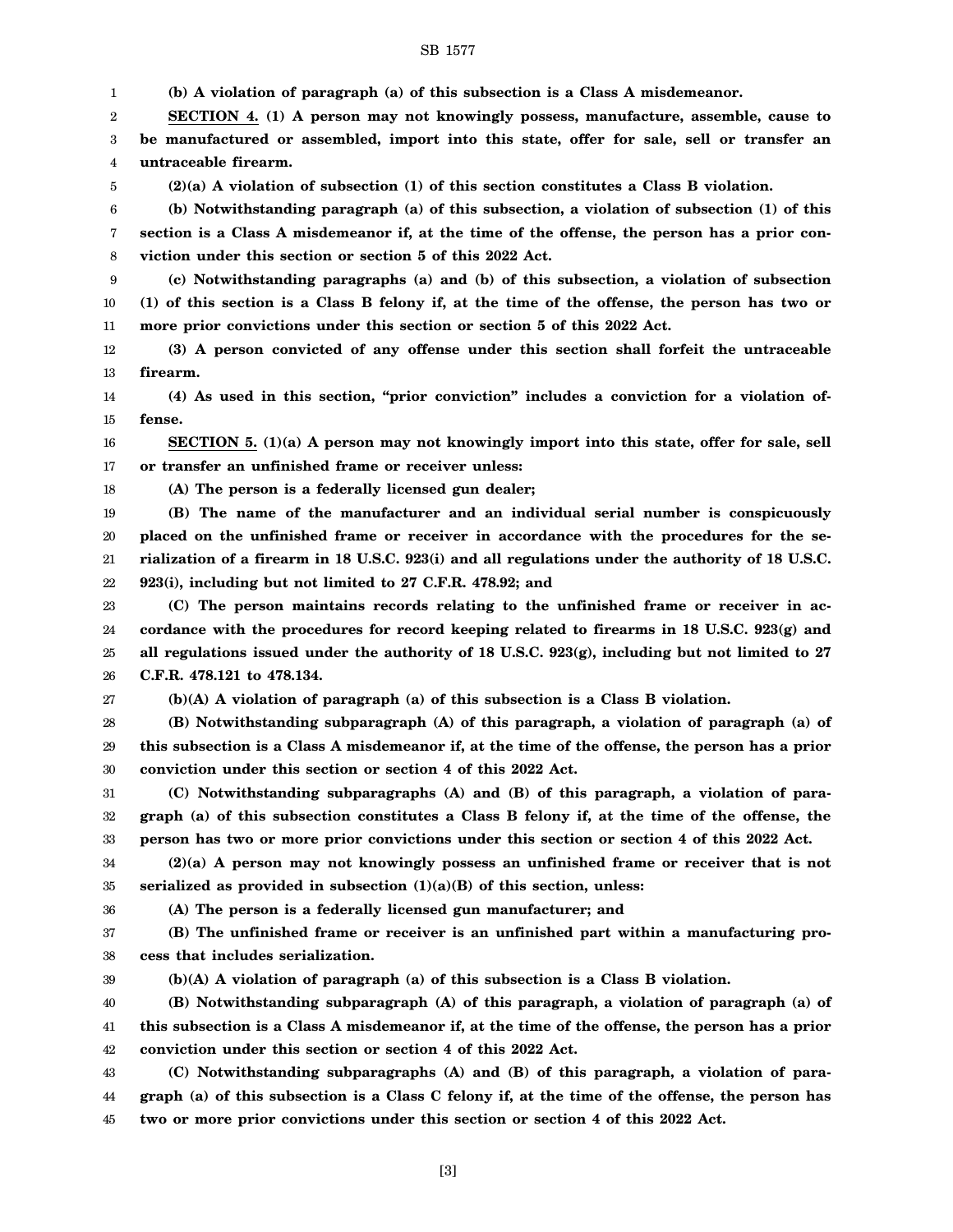1 2 3 4 5 6 7 8 9 10 11 12 13 14 15 16 17 18 19 20 21 22 23 24 25 26 27 28 29 30 31 32 33 34 35 36 37 38 39 40 41 42 43 44 **(3) A person convicted of any offense under this section shall forfeit the unfinished frame or receiver. (4) As used in this section, "prior conviction" includes a conviction for a violation offense. SECTION 6.** ORS 166.250 is amended to read: 166.250. (1) Except as otherwise provided in this section or ORS 166.260, 166.270, 166.273, 166.274, 166.291, 166.292 or 166.410 to 166.470, a person commits the crime of unlawful possession of a firearm if the person knowingly: (a) Carries any firearm concealed upon the person; (b) Possesses a handgun that is concealed and readily accessible to the person within any vehicle; or (c) Possesses a firearm and: (A) Is under 18 years of age; (B)(i) While a minor, was found to be within the jurisdiction of the juvenile court for having committed an act which, if committed by an adult, would constitute a felony or a misdemeanor involving violence, as defined in ORS 166.470; and (ii) Was discharged from the jurisdiction of the juvenile court within four years prior to being charged under this section; (C) Has been convicted of a felony; (D) Was committed to the Oregon Health Authority under ORS 426.130; (E) Was found to be a person with mental illness and subject to an order under ORS 426.130 that the person be prohibited from purchasing or possessing a firearm as a result of that mental illness; (F) Is presently subject to an order under ORS 426.133 prohibiting the person from purchasing or possessing a firearm; (G) Has been found guilty except for insanity under ORS 161.295 of a felony; or (H) The possession of the firearm by the person is prohibited under ORS 166.255[*.*]**; or (d) Possesses an unfinished frame or receiver and is prohibited from possessing firearms under paragraph (c) of this subsection.** (2) This section does not prohibit: (a) A minor, who is not otherwise prohibited under subsection  $(1)(c)$  of this section, from possessing a firearm: (A) Other than a handgun, if the firearm was transferred to the minor by the minor's parent or guardian or by another person with the consent of the minor's parent or guardian; or (B) Temporarily for hunting, target practice or any other lawful purpose; or (b) Any citizen of the United States over the age of 18 years who resides in or is temporarily sojourning within this state, and who is not within the excepted classes prescribed by ORS 166.270 and subsection (1) of this section, from owning, possessing or keeping within the person's place of residence or place of business any handgun, and no permit or license to purchase, own, possess or keep any such firearm at the person's place of residence or place of business is required of any such citizen. As used in this subsection, "residence" includes a recreational vessel or recreational vehicle while used, for whatever period of time, as residential quarters. (3) Firearms carried openly in belt holsters are not concealed within the meaning of this section. (4)(a) Except as provided in paragraphs (b) and (c) of this subsection, a handgun is readily accessible within the meaning of this section if the handgun is within the passenger compartment of

SB 1577

45 the vehicle.

[4]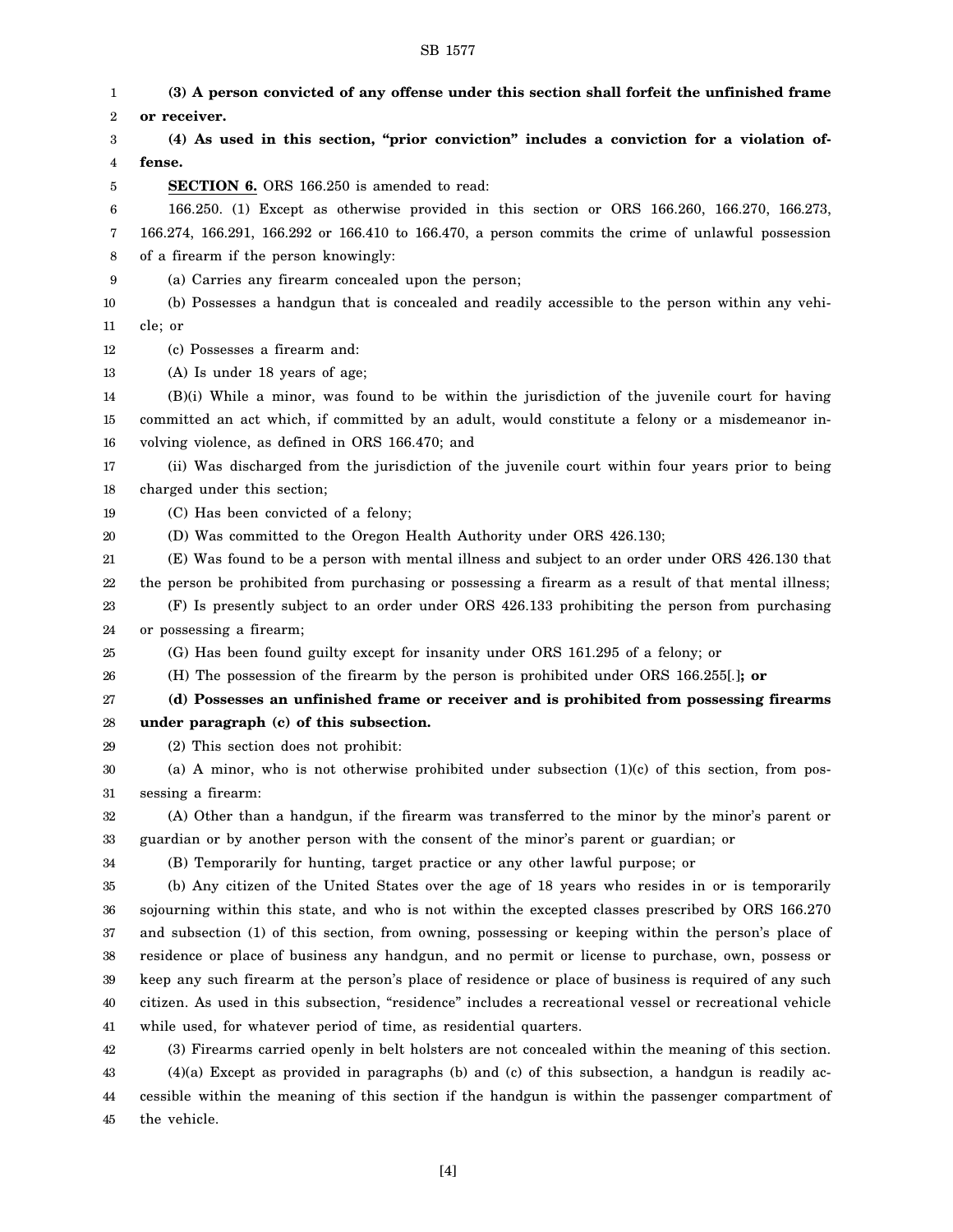## SB 1577

| 1  | (b) If a vehicle, other than a vehicle described in paragraph (c) of this subsection, has no storage |
|----|------------------------------------------------------------------------------------------------------|
| 2  | location that is outside the passenger compartment of the vehicle, a handgun is not readily acces-   |
| 3  | sible within the meaning of this section if:                                                         |
| 4  | (A) The handgun is stored in a closed and locked glove compartment, center console or other          |
| 5  | container; and                                                                                       |
| 6  | (B) The key is not inserted into the lock, if the glove compartment, center console or other         |
| 7  | container unlocks with a key.                                                                        |
| 8  | (c) If the vehicle is a motorcycle, an all-terrain vehicle or a snowmobile, a handgun is not         |
| 9  | readily accessible within the meaning of this section if:                                            |
| 10 | (A) The handgun is in a locked container within or affixed to the vehicle; or                        |
| 11 | (B) The handgun is equipped with a trigger lock or other locking mechanism that prevents the         |
| 12 | discharge of the firearm.                                                                            |
| 13 | (5) Unlawful possession of a firearm is a Class A misdemeanor.                                       |
| 14 | SECTION 7. ORS 166.412 is amended to read:                                                           |
| 15 | 166.412. $(1)$ As used in this section:                                                              |
| 16 | (a) "Antique firearm" has the meaning given that term in 18 U.S.C. 921;                              |
| 17 | (b) "Department" means the Department of State Police;                                               |
| 18 | (c) "Firearm" has the meaning given that term in ORS 166.210, except that it does not include        |
| 19 | an antique firearm;                                                                                  |
| 20 | (d) "Firearms transaction record" means the firearms transaction record required by 18 U.S.C.        |
| 21 | 921 to 929;                                                                                          |
| 22 | (e) "Firearms transaction thumbprint form" means a form provided by the department under             |
| 23 | subsection (11) of this section;                                                                     |
| 24 | (f) "Gun dealer" means a person engaged in the business, as defined in 18 U.S.C. 921, of selling,    |
| 25 | leasing or otherwise transferring a firearm, whether the person is a retail dealer, pawnbroker or    |
| 26 | otherwise; [and]                                                                                     |
| 27 | (g) "Purchaser" means a person who buys, leases or otherwise receives a firearm or unfinished        |
| 28 | frame or receiver from a gun dealer[.]; and                                                          |
| 29 | (h) "Unfinished frame or receiver" has the meaning given that term in ORS 166.210.                   |
| 30 | (2) Except as provided in subsections $(3)(c)$ and $(12)$ of this section, a gun dealer shall comply |
| 31 | with the following before a firearm or unfinished frame or receiver is delivered to a purchaser:     |
| 32 | (a) The purchaser shall present to the gun dealer current identification meeting the require-        |
| 33 | ments of subsection (4) of this section.                                                             |
| 34 | (b) The gun dealer shall complete the firearms transaction record and obtain the signature of        |
| 35 | the purchaser on the record.                                                                         |
| 36 | (c) The gun dealer shall obtain the thumbprints of the purchaser on the firearms transaction         |
| 37 | thumbprint form and attach the form to the gun dealer's copy of the firearms transaction record to   |
| 38 | be filed with that copy.                                                                             |
| 39 | (d) The gun dealer shall request by telephone that the department conduct a criminal history         |
| 40 | record check on the purchaser and shall provide the following information to the department:         |
| 41 | (A) The federal firearms license number of the gun dealer;                                           |
| 42 | (B) The business name of the gun dealer;                                                             |
| 43 | (C) The place of transfer;                                                                           |
| 44 | (D) The name of the person making the transfer;                                                      |
| 45 | (E) The make, model, caliber and manufacturer's number of the firearm being transferred or a         |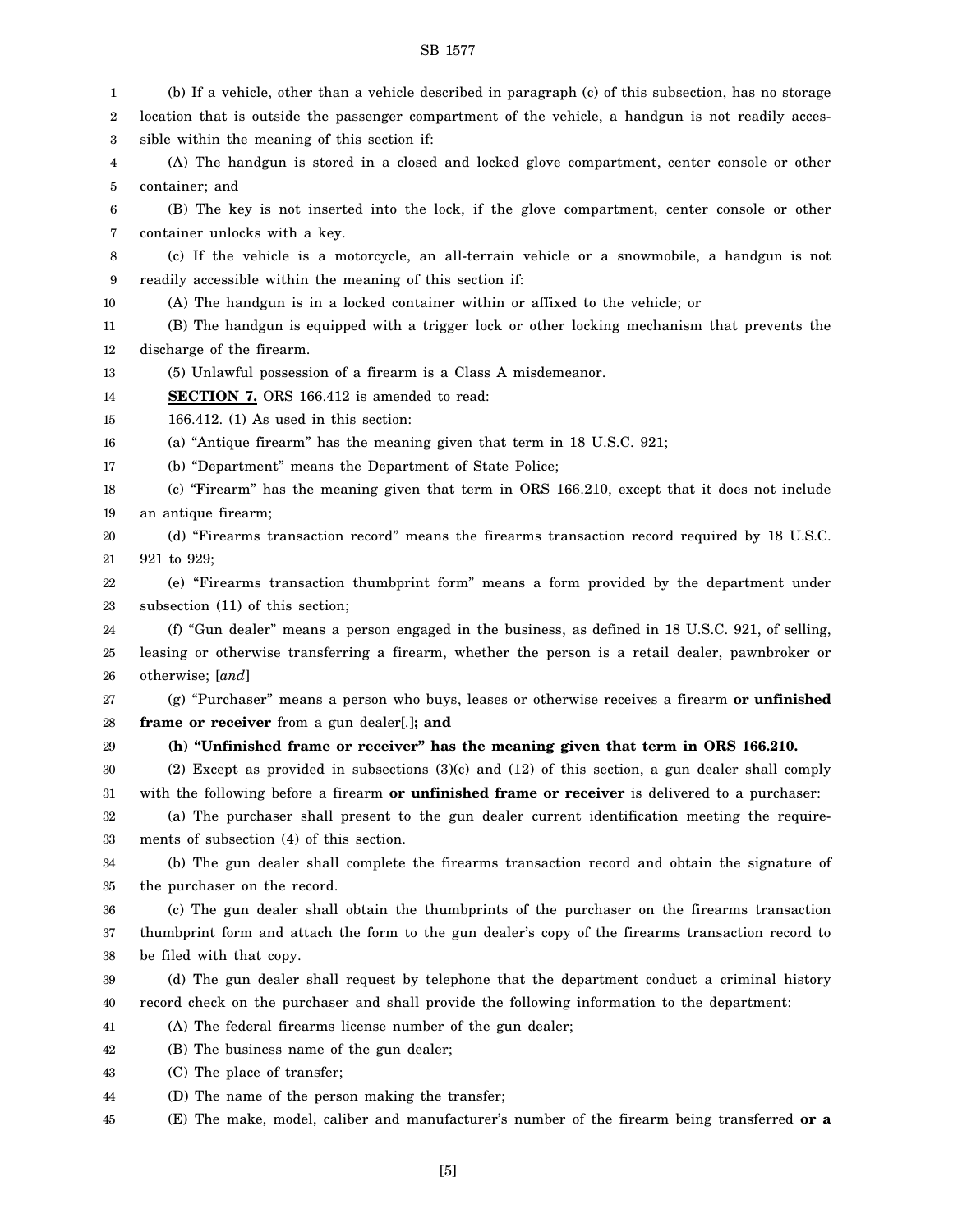1 **description of the unfinished frame or receiver transferred**;

(F) The name and date of birth of the purchaser;

2

5

3 4 (G) The Social Security number of the purchaser if the purchaser voluntarily provides this number to the gun dealer; and

(H) The type, issuer and identification number of the identification presented by the purchaser.

6 7 8 (e) The gun dealer shall receive a unique approval number for the transfer from the department and record the approval number on the firearms transaction record and on the firearms transaction thumbprint form.

9 10 (f) The gun dealer may destroy the firearms transaction thumbprint form five years after the completion of the firearms transaction thumbprint form.

11 12 (3)(a) Upon receipt of a request of the gun dealer for a criminal history record check, the department shall immediately, during the gun dealer's telephone call or by return call:

13 14 (A) Determine, from criminal records and other information available to it, whether the purchaser is disqualified under ORS 166.470 from completing the purchase; and

15 16 17 (B) Notify the gun dealer when a purchaser is disqualified from completing the transfer or provide the gun dealer with a unique approval number indicating that the purchaser is qualified to complete the transfer.

18 19 20 21 (b) If the department is unable to determine if the purchaser is qualified or disqualified from completing the transfer within 30 minutes, the department shall notify the gun dealer and provide the gun dealer with an estimate of the time when the department will provide the requested information.

22 23 24 25 26 (c) If the department fails to provide a unique approval number to a gun dealer or to notify the gun dealer that the purchaser is disqualified under paragraph (a) of this subsection before the close of the gun dealer's next business day following the request by the gun dealer for a criminal history record check, the gun dealer may deliver the firearm **or unfinished frame or receiver** to the purchaser.

27 28 29 30 (4)(a) Identification required of the purchaser under subsection (2) of this section shall include one piece of current identification bearing a photograph and the date of birth of the purchaser that: (A) Is issued under the authority of the United States Government, a state, a political subdivision of a state, a foreign government, a political subdivision of a foreign government, an interna-

31 tional governmental organization or an international quasi-governmental organization; and

32 33 (B) Is intended to be used for identification of an individual or is commonly accepted for the purpose of identification of an individual.

34 35 36 37 38 (b) If the identification presented by the purchaser under paragraph (a) of this subsection does not include the current address of the purchaser, the purchaser shall present a second piece of current identification that contains the current address of the purchaser. The Superintendent of State Police may specify by rule the type of identification that may be presented under this paragraph.

39 40 (c) The department may require that the gun dealer verify the identification of the purchaser if that identity is in question by sending the thumbprints of the purchaser to the department.

41 42 43 (5) The department shall establish a telephone number that shall be operational seven days a week between the hours of 8 a.m. and 10 p.m. for the purpose of responding to inquiries from gun dealers for a criminal history record check under this section.

44 45 (6) No public employee, official or agency shall be held criminally or civilly liable for performing the investigations required by this section provided the employee, official or agency acts in good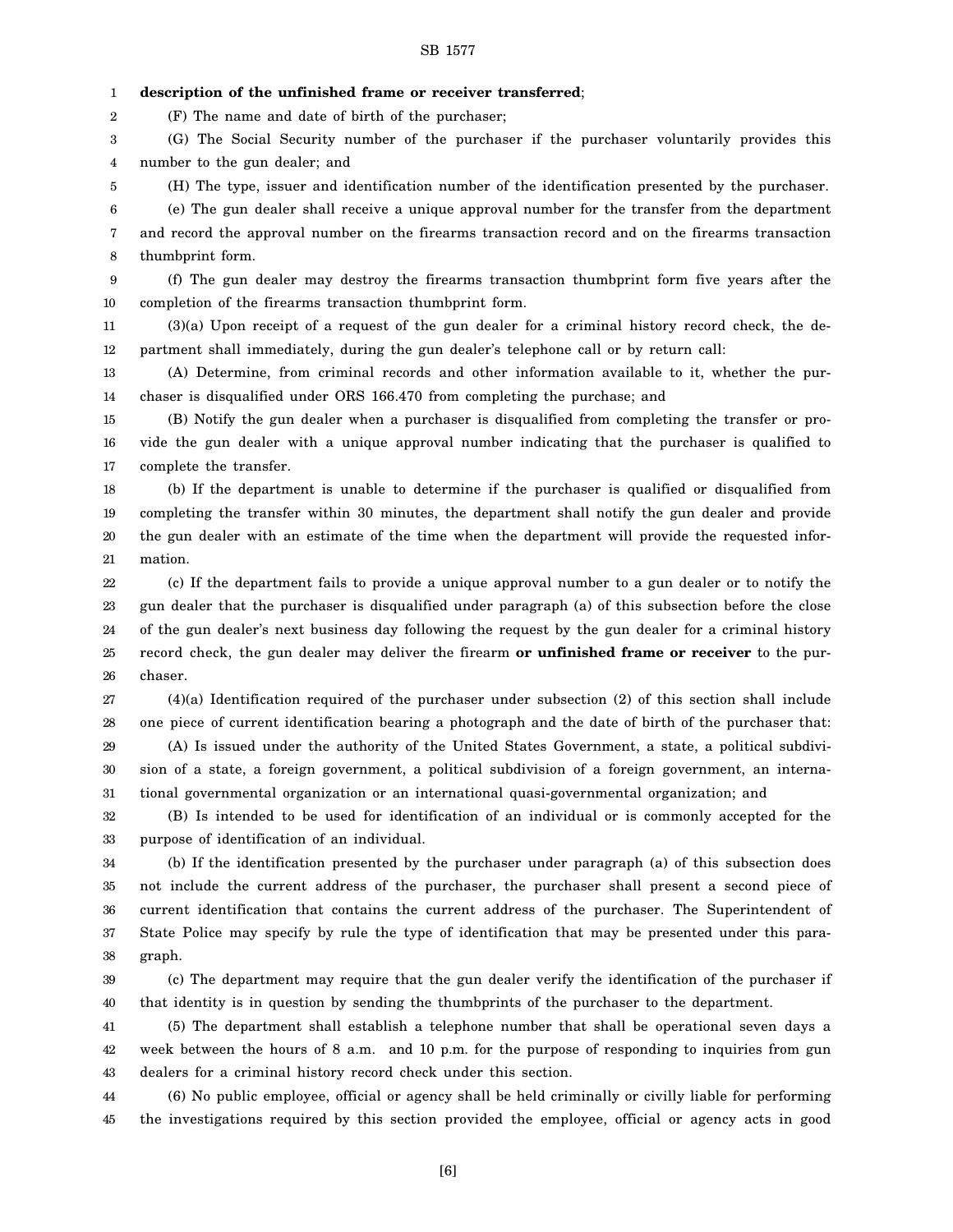1 faith and without malice.

2 3 (7)(a) The department may retain a record of the information obtained during a request for a criminal history record check for no more than five years.

4 5 (b) The record of the information obtained during a request for a criminal history record check by a gun dealer is exempt from disclosure under public records law.

6 7 8 9 10 (c) If the department determines that a purchaser is prohibited from possessing a firearm under ORS 166.250 (1)(c), the department shall report the attempted transfer, the purchaser's name and any other personally identifiable information to all federal, state and local law enforcement agencies and district attorneys that have jurisdiction over the location or locations where the attempted transfer was made and where the purchaser resides.

11 12 13 14 15 (d) If the department determines that, based on the judgment of conviction, the purchaser is prohibited from possessing a firearm as a condition of probation or that the purchaser is currently on post-prison supervision or parole, the department shall report the attempted transfer to the purchaser's supervising officer and the district attorney of the county in which the conviction occurred.

16 17 18 (e) If the department determines that the purchaser is prohibited from possessing a firearm due to a court order described in ORS 166.255 (1)(a), the department shall report the attempted transfer to the court that issued the order.

19 20 (f) If the department determines that the purchaser is under the jurisdiction of the Psychiatric Security Review Board, the department shall report the attempted transfer to the board.

21 22 23 (g) Reports required by paragraphs (c) to (f) of this subsection shall be made within 24 hours after the determination is made, unless a report would compromise an ongoing investigation, in which case the report may be delayed as long as necessary to avoid compromising the investigation.

24 25 26 27 (h) On or before January 31 of each year, a law enforcement agency or a prosecuting attorney's office that received a report pursuant to paragraph (c) of this subsection during the previous calendar year shall inform the department of any action that was taken concerning the report and the outcome of the action.

28 29 (i) The department shall annually publish a written report, based on any information received under paragraph (h) of this subsection, detailing the following information for the previous year:

30 31 (A) The number of purchasers whom the department determined were prohibited from possessing a firearm under ORS 166.250 (1)(c), arranged by category of prohibition;

32

(B) The number of reports made pursuant to paragraph (c) of this subsection;

33 34 35 (C) The number of investigations arising from the reports made pursuant to paragraph (c) of this subsection, the number of investigations concluded and the number of investigations referred for prosecution, all arranged by category of prohibition; and

36 37 (D) The number of criminal charges arising from the reports made pursuant to paragraph (c) of this subsection and the disposition of the charges, both arranged by category of prohibition.

38 39 40 41 (8) A law enforcement agency may inspect the records of a gun dealer relating to transfers of firearms **and unfinished frames or receivers** with the consent of a gun dealer in the course of a reasonable inquiry during a criminal investigation or under the authority of a properly authorized subpoena or search warrant.

42 (9) When a firearm is delivered, it shall be unloaded.

43 44 (10) In accordance with applicable provisions of ORS chapter 183, the Superintendent of State Police may adopt rules necessary for:

45 (a) The design of the firearms transaction thumbprint form;